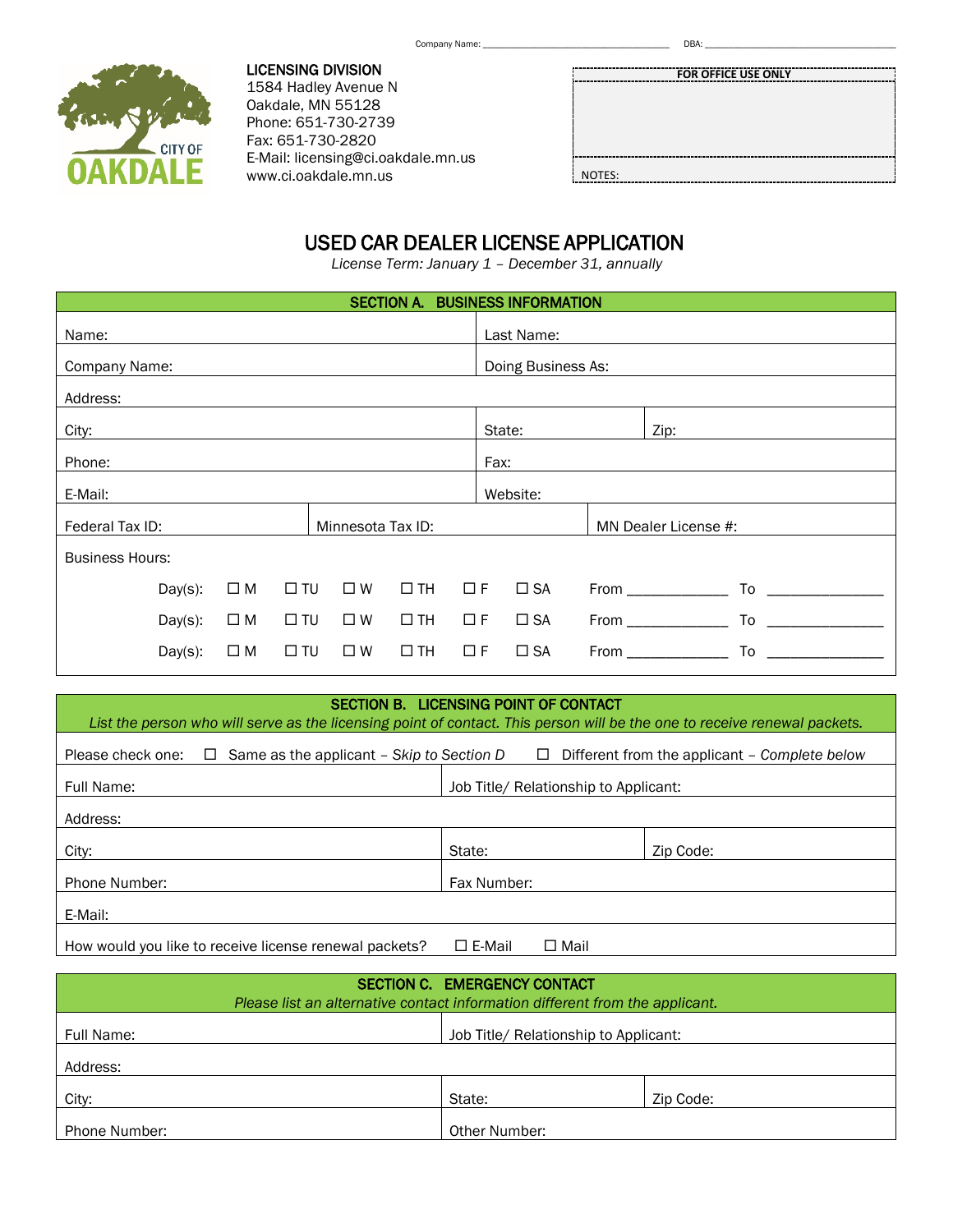# **Certificate of Compliance Minnesota Workers' Compensation Law**

## **This form must be completed by the business license applicant.**

### **Print in ink or type**

Minnesota Statutes § 176.182 requires every state and local licensing agency to withhold the issuance or renewal of a license or permit to operate a business in Minnesota until the applicant presents acceptable evidence of compliance with the workers' compensation insurance coverage requirement of Minn. Stat. chapter 176. If the required information is not provided or is falsely stated, it shall result in a \$2,000 penalty assessed against the applicant by the commissioner of the Department of Labor and Industry.

A valid workers' compensation policy must be kept in effect at all times by employers as required by law.

| License or certificate number (if applicable)                                                                                        | l Business telephone number | i Alternate telephone number |
|--------------------------------------------------------------------------------------------------------------------------------------|-----------------------------|------------------------------|
|                                                                                                                                      |                             |                              |
| Business name (Provide the legal name of the business entity If the business is a sole proprietor or partnership provide the owner's |                             |                              |

name (Provide the legal name of the business entity. If the business is a sole proprietor or partnership, provide the owner's name(s), for example John Doe, or John Doe and Jane Doe.)

| DBA ("doing business as" or "also known as" an assumed name), if applicable |               |       |          |  |  |
|-----------------------------------------------------------------------------|---------------|-------|----------|--|--|
| Business address (must be physical street address, no P.O. boxes)           | City          | State | ZIP code |  |  |
| County                                                                      | Email address |       |          |  |  |

### **You must complete number 1 or 2 below.**

**Note:** You must resubmit this form to the authority issuing your license if any of the information you have provided changes.

### **1. I have a workers' compensation insurance policy.**

Insurance company name (not the insurance agent)

|                                                           | Policy number                                                                                                                                                                                                                                                    | Effective date | <b>Expiration date</b> |  |  |
|-----------------------------------------------------------|------------------------------------------------------------------------------------------------------------------------------------------------------------------------------------------------------------------------------------------------------------------|----------------|------------------------|--|--|
|                                                           | I am self-insured for workers' compensation. (Attach a copy of the authorization to self-insure from the Minnesota<br>Department of Commerce; see www.mn.gov/commerce/industries/insurance/licensing/self-insurance.)                                            |                |                        |  |  |
| 2.                                                        | I am not required to have workers' compensation insurance because:                                                                                                                                                                                               |                |                        |  |  |
|                                                           | I only use independent contractors and do not have employees. (See Minn. Stat. § 176.043 for trucking and messenger<br>courier industries; Minn. Stat. § 181.723, subd. 4, for building construction; and Minnesota Rules chapter 5224 for other<br>industries.) |                |                        |  |  |
|                                                           | I do not use independent contractors and have no employees. (See Minn. Stat. § 176.011, subd. 9, for the definition<br>of an employee.)                                                                                                                          |                |                        |  |  |
|                                                           | I use independent contractors and I have employees who are not required to be covered by the workers'<br>compensation law. (Explain below.)                                                                                                                      |                |                        |  |  |
|                                                           | I only have employees who are not required to be covered by the workers' compensation law. (Explain below.) (See<br>Minn. Stat. § 176.041 for a list of excluded employees.)                                                                                     |                |                        |  |  |
| Explain why your employees are not required to be covered |                                                                                                                                                                                                                                                                  |                |                        |  |  |
|                                                           |                                                                                                                                                                                                                                                                  |                |                        |  |  |
|                                                           |                                                                                                                                                                                                                                                                  |                |                        |  |  |
|                                                           | I certify the information provided on this form is accurate and complete. If I am signing on behalf of a business, I certify I am authorized<br>to sign on behalf of the business.                                                                               |                |                        |  |  |
|                                                           | *Electronic Signature:                                                                                                                                                                                                                                           |                |                        |  |  |

**Print Full Name Title Date**

I understand that checking this box constitutes a legal signature confirming that I acknowledge and agree to the above statement.

If you have questions about completing this form or to request this form in Braille, large print or audio, call (651) 284-5032 or 1-800-342-5354.